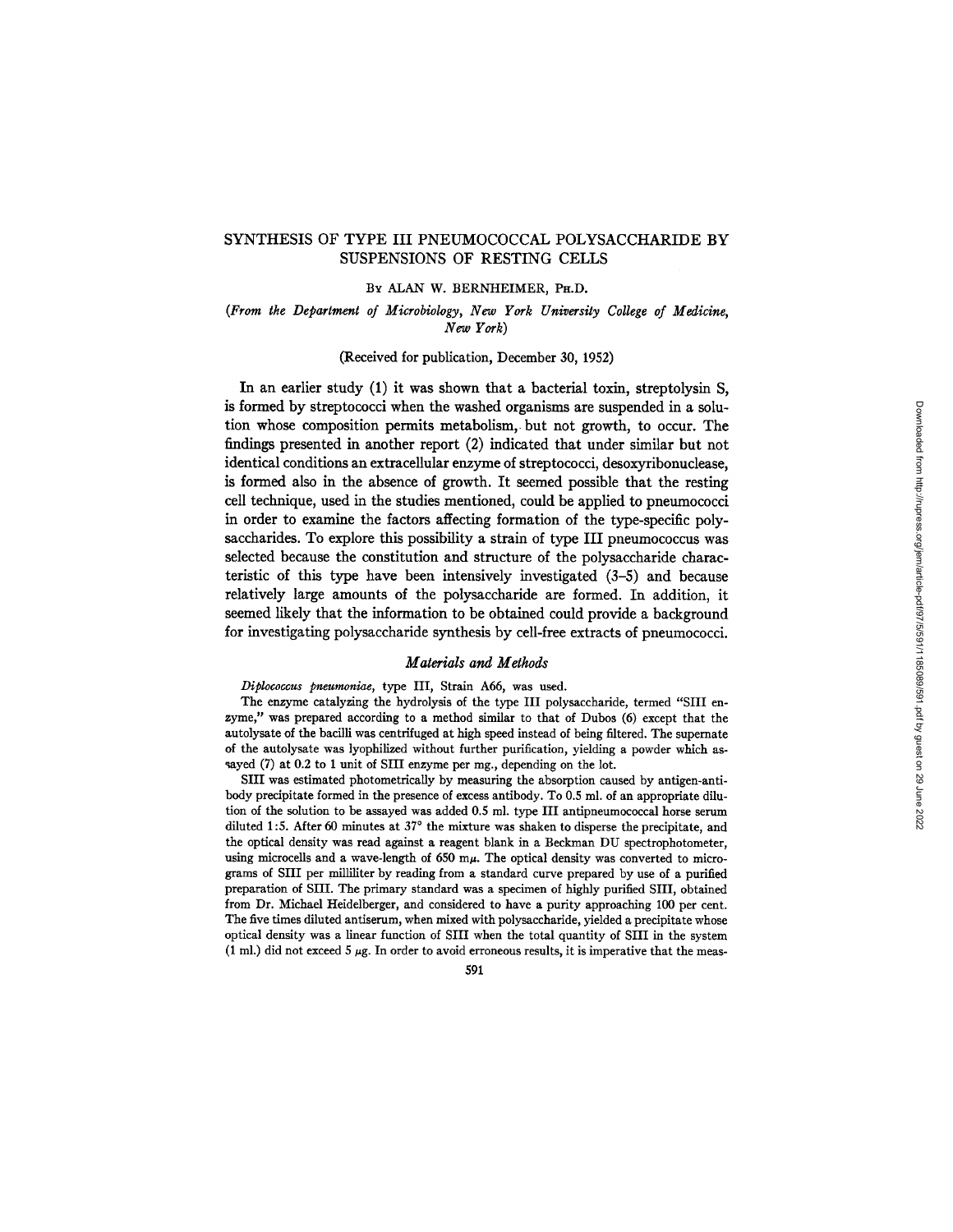## 592 **BIOSYNTHESIS OF SIII**

urements be made in the region of antibody excess. When the solutions to be assayed contain antigenic materials in addition to SIII, it is necessary either to employ purified SIII-antibody or to apply a correction as explained in the experimental section.

Glucose was estimated by the method of Nelson (8) and lactic acid by the method of Barker and Summerson (9).

### EXPERIMENTAL

*Formation A new of Capsular Polysaccharide by Decapsulated Pneumococci.--*  It was shown by Avery and Dubos (10) that exposure of encapsulated pneumococci to the action of SIII enzyme results in removal of the capsule, and according to Dubos (11) in impairment of type-specific agglutinability. The purpose of the present experiment was to explore with the aid of the agglutination technique the conditions under which capsular resynthesis occurs.

100 ml. of neopeptone infusion broth was inoculated with 0.1 ml. of broth culture of strain A66. After 16 hours at  $37^{\circ}$ , 12.5 ml. of the culture was added to 50 ml. of broth. At the end of 3 hours at 37°, the optical density (Beckman DU spectrophotometer, 1 cm. cells, wavelength of 650 m $\mu$ ; broth blank) had reached 0.080. 50 ml. of the 3 hour culture was centrifuged for 15 minutes in an angle centrifuge. The clear supernate was discarded and the sedimented cocci were decapsulated by suspending them in 25 nil. broth containing 15 mg. SIII enzyme. After 20 minutes at 37° the suspended cocci were sedimented in the centrifuge and washed in 25 ml. phosphate-buffered saline. In order to remove remaining traces of SIII enzyme and broth, the cocci were again washed in 25 ml. of buffered saline.

The sedimented, decapsulated cocci were now suspended in broth and in other solutions in order to see whether they were capable of re-forming capsules. In each instance, the cocci obtained originally from 5 ml. of broth culture were suspended in 5 ml. of test solution so that the bacterial density was approximately that of the broth culture from which the cocci were derived. The suspensions were placed in a  $37^{\circ}$  water bath and 0.5 ml. aliquots were removed after various intervals of time. Each aliquot was immediately placed in a 60° water bath for 10 minutes. The agglutinability of the cocci in each aliquot was determined by adding 0.5 mi. anti-type III rabbit serum, diluted 1 : 10 in buffered saline, and incubating for 2 hours at 37° followed by overnight refrigeration.

As evidenced by loss of type-specific agglutinability, the findings (Table I) indicate that enzymatic treatment destroyed the capsular material. When the decapsulated cocci were placed in broth, they synthesized sufficient capsular polysaccharide in 15 minutes to become agglutinable again in specific antiserum. Sodium iodoacetate  $(M/10,000)$  delayed but did not prevent the formation of polysaccharide while fluoride  $(M/50)$  and arsenate  $(M/50)$  completely prevented capsular resynthesis. The cocci formed polysaccharide when suspended in a solution containing only glucose and salts and failed to do so when glucose was omitted.

*Course of SIII Formation by Resting Pneumococci.*—The agglutination technique used in the preceding experiments is adequate as a qualitative test for formation of SIII but it provides no information on the amount of polysaccharide formed. Experiments were therefore undertaken to estimate quantitatively the total SIII formed by resting pneumococci.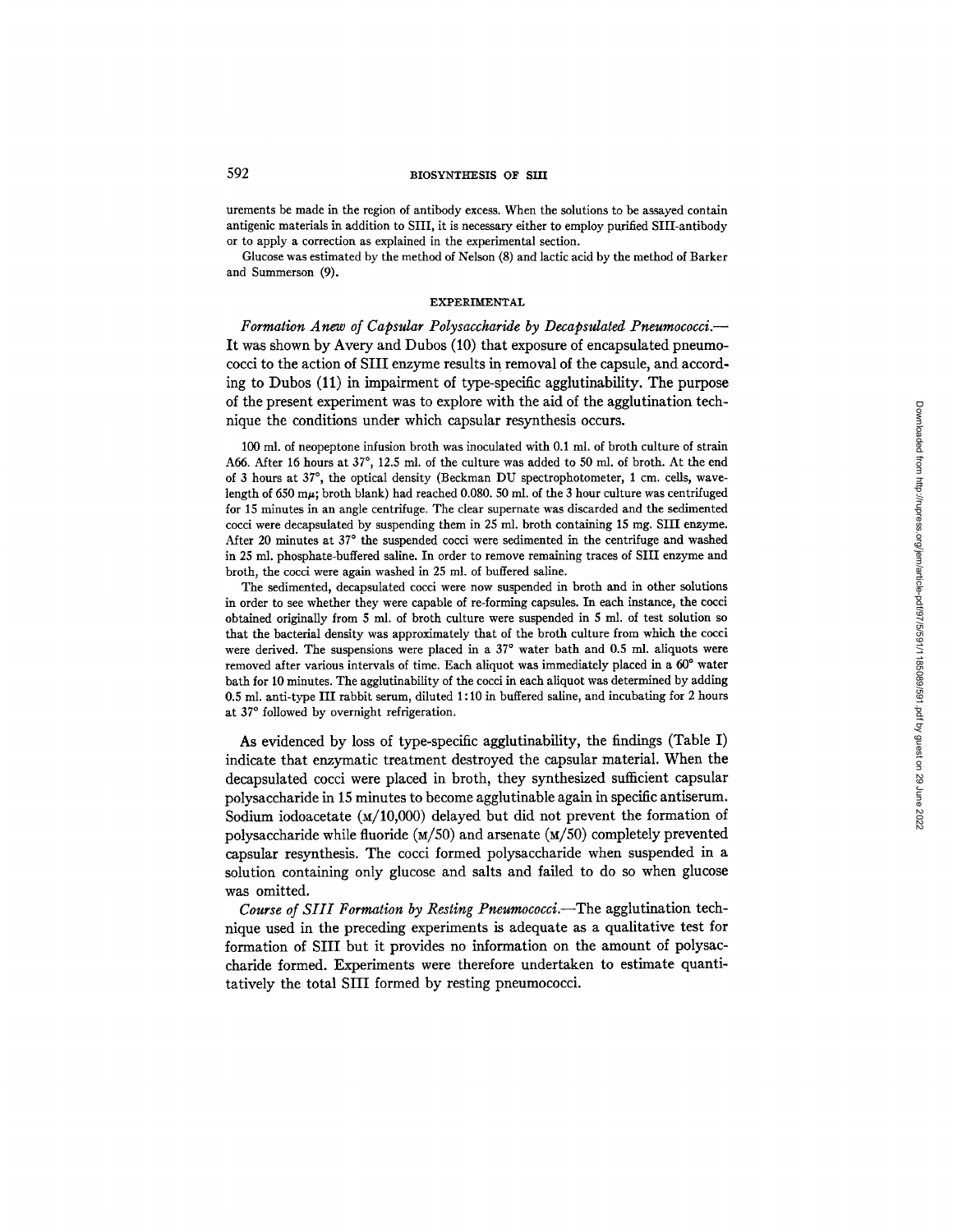## ALAN W. BERNHEIMER 593

Decapsulated cocci were prepared as in the preceding experiment except that they were washed twice in 40 ml. instead of 25 ml. of washing fluid, and the latter was modified in this and in subsequent experiments to include glucose in a final concentration of  $M/1000$ . The sedimented decapsulated cocci, derived originally from 50 ml. of culture, were suspended in 50 ml. of solution having the following composition: 0.057 per cent MgSO4.TH20, 0.285 per cent KH<sub>2</sub>PO<sub>4</sub> adjusted with alkali to pH 7.0, and  $M/1000$  glucose. The resting cell suspension was placed in an open tube at  $37^{\circ}$ . After 0, 10, 20, 30, 45, and 60 minutes, two series of aliquots were taken: 2 ml. aiiquots which were immediately chilled, and 3 ml. aliquots which were immediately immersed in a 60° water bath and removed after 10 minutes.

|                                                                             | TABLE I |  |  |  |  |
|-----------------------------------------------------------------------------|---------|--|--|--|--|
| Capacity of Decapsulated Cocci to Re-Form SIII in Broth and Other Solutions |         |  |  |  |  |

| Test solution                                                                              | Type-specific agglutinability of cocci after: |           |         |         |           |          |  |  |
|--------------------------------------------------------------------------------------------|-----------------------------------------------|-----------|---------|---------|-----------|----------|--|--|
|                                                                                            | $0$ min.                                      | $15$ min. | 30 min. | 45 min. | 60 min.   | 120 min. |  |  |
| Broth                                                                                      | 0                                             | $+++$     | +++++   |         | +++++++++ |          |  |  |
| Broth containing $\frac{M}{10,000}$ so-<br>$\dim$ iodoacetate                              | Ω                                             | $^{+}$    | $^{++}$ | $++++$  | $++++$    |          |  |  |
| Broth containing $M/50$ sodium                                                             | Ω                                             | $\Omega$  | 0       | 0       | 0         | 0        |  |  |
| $fluoride, \ldots, \ldots, \ldots, \ldots, \ldots, \ldots$<br>Broth containing M/50 sodium |                                               |           |         |         |           |          |  |  |
| $\alpha$ rsenate                                                                           | 0                                             | 0         |         |         | 0         | 0        |  |  |
| Phosphate-buffered saline, pH 7.0.                                                         | Ω                                             |           |         |         |           |          |  |  |
| $GMP$                                                                                      | n                                             | $^{++}$   |         |         |           |          |  |  |
| $MP$                                                                                       |                                               |           | o       | 0       | 0         |          |  |  |

0 indicates either no agglutination or fine particles readily dispersible on shaking.

 $+, ++, +++, +++$ , indicate degrees of agglutination, the clumps in each instance being difficultly dispersible.

GMP, mixture containing  $\frac{M}{70}$  glucose, 0.057 per cent MgSO<sub>4</sub>.7H<sub>2</sub>O, and 0.29 per cent  $KH<sub>2</sub>PO<sub>4</sub>$  adjusted with NaOH to pH 7.0.

MP, same as GMP but glucose omitted.

The 3 ml. heated aliquots were centrifuged and the supernatant fluids were used for estimation of free SIII and lactic acid. The sedimented cocci from the heated aliquots were suspended in 3 ml. phosphate-buffered saline, and the resulting suspension tested for agglutinability. The agglutination tests were carried out in the same way as described in a preceding experiment.

In distinction to free SIII, the SIII which was adherent to cocci was estimated as follows: The 2 ml. chilled aiiquots were centrifuged, the supernates discarded, and the sedimented cocci freed as completely as possible from fluid by draining the tubes. The adherent SIII was got into solution by lysing the cocci in 2 mL of 0.1 per cent sodium desoxycholate solution for 15 minutes at 37°. The lysates were centrifuged and the clear supernates assayed for SIII. It is likely that somatic antigens contributed to the precipitate formed in assaying the lysates for SIII, and therefore a correction had to be applied. The cocci of zero-time aliquots were never found to be agglutinable and hence it is unlikely that they contained a significant amount of SIII. Nevertheless the addition of antiserum to supernates of zero-time lysates resulted in a small amount of turbidity, due presumably to C carbohydrate or to other somatic antigens. The measurements of adherent SIII were therefore corrected by subtracting a constant determined from the turbidity contributed by the supernate of the zero-time lysate.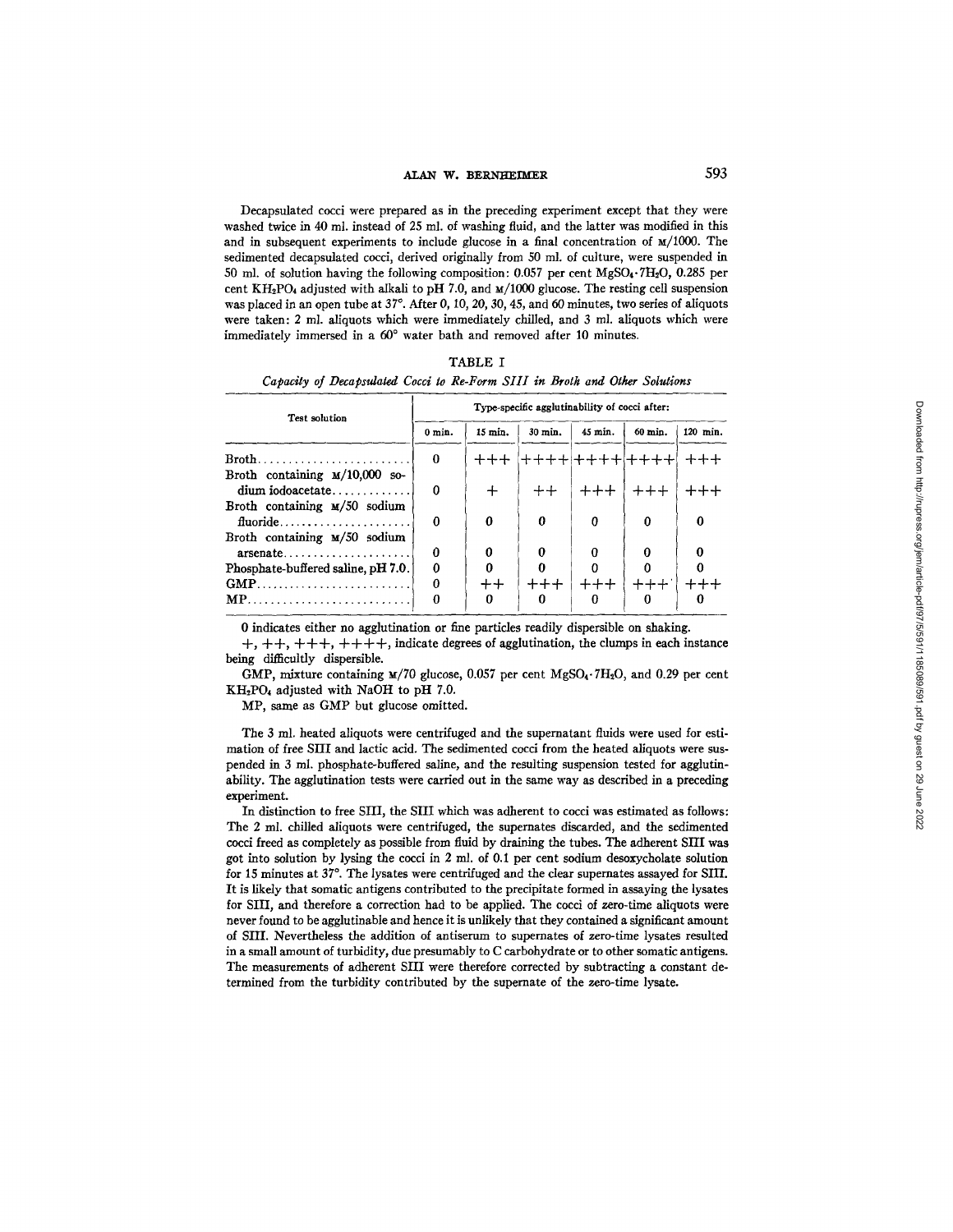# 594 BIOSYNTHESIS OF SIII

Disappearance of glucose and accumulation of lactic acid were followed by making measurements on the supernates of the 3 ml. heated aliquots.

~The results are shown in Fig. 1 in which the curve designated "total SIII" is a plot of the sum of the "free SIII" and the "adherent SIII." It can be seen that the total SIII formed by the washed pneumococci is appreciable, amounting in 60 minutes to 15.5  $\mu$ g. per ml., or slightly more than one-quarter the dry



FIo. 1. Course of appearance of free SIH, total \$III, and lactic acid, and disappearance of reducing sugar as glucose. Aerobic, 37°.

weight of the cocci. In this and similar experiments the rate of SIII appearance was greatest during the first 15 minutes or longer, after which the rate slowly decreased. In some experiments, the total SIII curve suggested that the rate of polysaccharide production was constant during the first 20 to 30 minutes. In no instance was a lag period observed, indicating that the cocci were capable of synthesizing SHI promptly upon placing them in a suitable environment.

Adherent, or capsular SIII, appeared within 5 minutes. In some instances, adherent SIII persisted as such for the duration of the experiment; in others, it apparently diffused away from the cocci faster than new SIII was synthesized.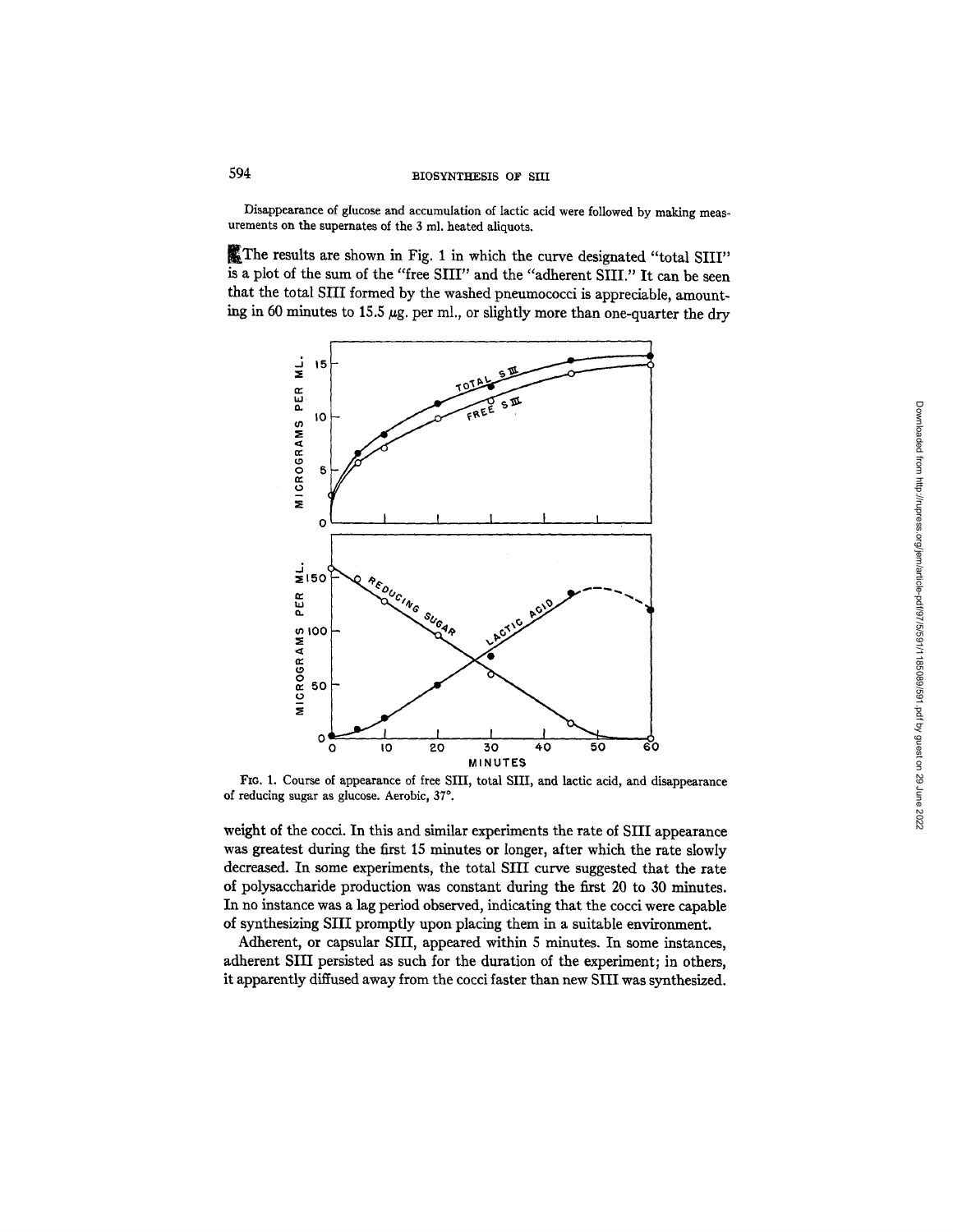The cocci were found not to be agglutinable by type-specific antiserum at zero minutes, but in general, they became agglutinable within 10 minutes, and remained so thereafter.

The curves of Fig. 1 show that the cocci were actively glycolyzing during the time SIII was being synthesized and that glucose was utilized at an approximately constant rate during most of the experiment. In this and similar experiments virtually all the glucose disappeared in 60 minutes, and lactate accounted for 50 per cent or more of the glucose taken up.

*SIlI Formation by Resting Pneumococci Incubated Anaerobically.--In* order to know whether SIII is synthesized by resting cocci in the absence of molecular oxygen, decapsulated cocci were suspended in glucose-salt mixture having the same composition as that used in the preceding experiment. Instead of using open tubes, however, the resting cell suspension was distributed in 5 ml. amounts among a series of Thunberg tubes which were promptly evacuated at

|           | $_{\text{Total SIII found after}}^{(a)}$<br>60 min. at 37°<br>anaerobically | (b)<br>Total SIII found after<br>60 min. at 37°<br>aerobically | $a/b \times 100$ |
|-----------|-----------------------------------------------------------------------------|----------------------------------------------------------------|------------------|
|           | µg. per ml.                                                                 | $\mu$ g. per ml.                                               | per cent         |
| Trial I   | 6.7                                                                         | 15.6                                                           | 43               |
| Trial II  | 7.2                                                                         | 19.5                                                           | 37               |
| Trial III | 7.4                                                                         | 17.9                                                           | 41               |

|  | TABLE II                                                   |  |
|--|------------------------------------------------------------|--|
|  | Quantity of SIII Synthesized Anaerobically and Aerobically |  |

 $20^{\circ}$ . The evacuated tubes were incubated at  $37^{\circ}$  for various lengths of time after which the contents of each were divided into 2 ml. and 3 ml. portions, and these were assayed for SIII, glucose, and lactic acid as in the preceding experiment.

With each series of anaerobic tubes, one tube was incubated aerobically. The quantity of SIII synthesized in it was found consistently to be greater than in the anaerobic tubes. As shown in Table II, approximately 40 per cent as much SIII is formed anaerobically as aerobically.

Further details concerning the rate of SIII formation, glucose disappearance, and lactic acid accumulation are shown in Fig. 2. It is notable  $(a)$  that SIII is formed at a considerably slower rate anaerobically than aerobically, and  $(b)$ that anaerobic synthesis of SIII ceases altogether after 20 or 30 minutes *(cf.*  curves of Figs. 1 and 2). Also, glucose apparently disappears at an appreciable rate only during the first 20 minutes and this is the same period of time in which nearly all the SIII makes its appearance. Although the total quantity of lactic acid formed in 60 minutes is approximately equivalent to the glucose which disappeared in that period of time, the same is not true during the first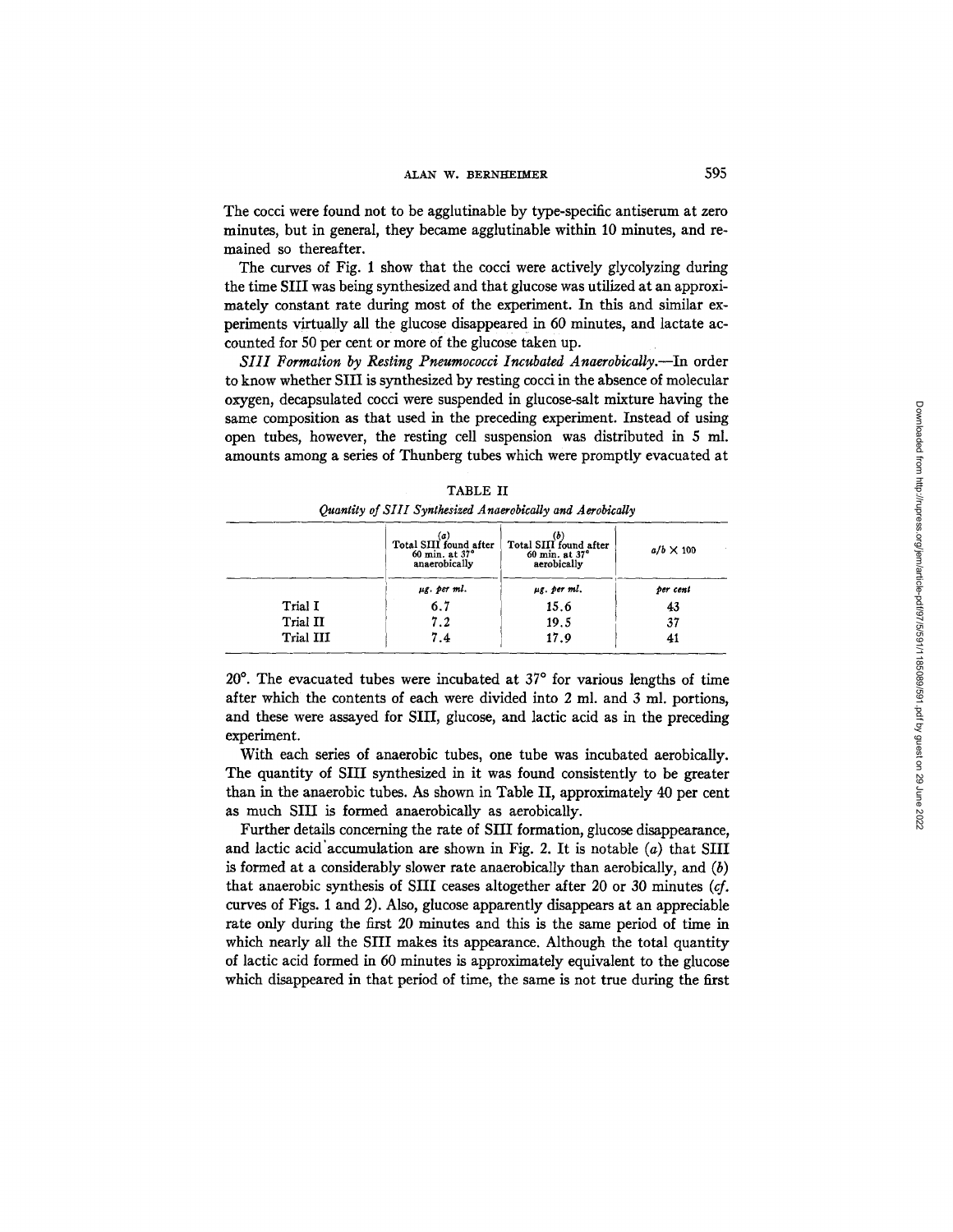# 596 BIOSYNTHESIS OF SIT

20 minutes. The reducing sugar and lactic acid curves of Fig. 2 suggest that an intermediate of unknown identity accumulates during the time SIII is being formed and that this substance is later converted to lactate.

It was observed, in a series of experiments, that oxygenation of the resting cell suspension resulted in increased SIII formation. The following pairs of figures are the quantities of SIII, in micrograms per milliliter, formed in 60



FIO. 2. Course of appearance of SIII and lactic acid, and disappearance of reducing sugar as glucose. Anaerobic, 37°.

minutes at 37 $\degree$  (*a*) in open tubes, and (*b*) in open tubes through which oxygen was bubbled: 17.5 and 31; 15.4 and 30; 11.2 and 24.5; 14.7 and 25.2; 17.5 and 26; 19 and 33.6 (mean ratio equals 0.55). Comparing these figures with the average of Table II, it is evident that only about one-fourth as much SIII is formed anaerobically as in suspensions which had been oxygenated.

*Influence of Composition of Suspending Medium on Quantity of Sill Formed.--*  The suspending medium used in previous experiments was modified by omitting one or another of its components. Decapsulated cocci were suspended in solutions whose compositions are given in Table III. The total SIII formed was measured after oxygenating the suspensions for 60 minutes at 37°. The results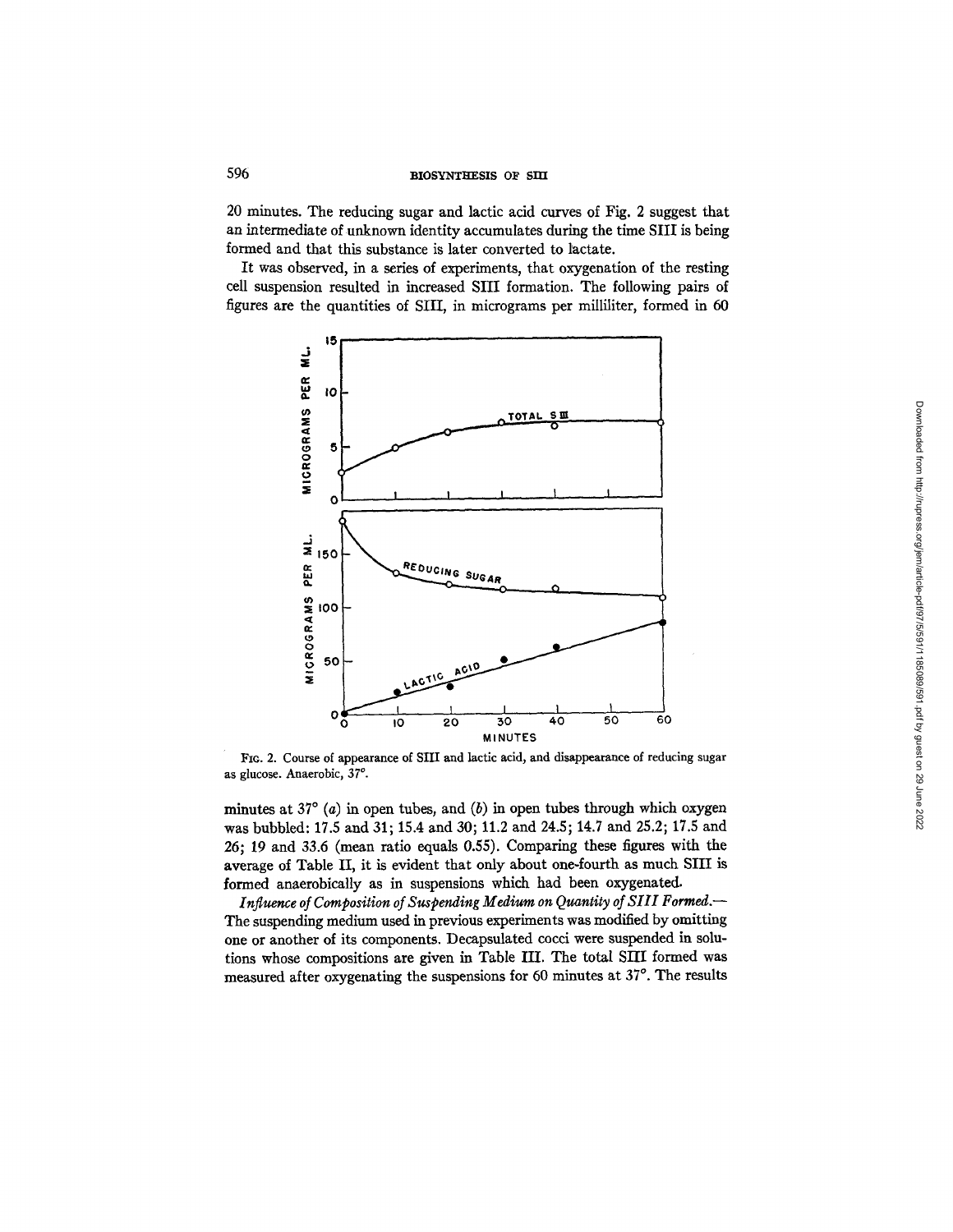## ALAN W. BERNHEIMER 597

show that little or no SIII was synthesized in the absence of glucose and that a larger quantity of SIII was formed in the presence of  $Mg^{++}$ , K<sup>+</sup>, and phosphate than when any one of these ions was missing. It is evident that the effect of phosphate cannot be due exclusively to buffering action because substitution of a bicarbonate buffer system for phosphate resulted in a reduced yield of polysaccharide. Experiments in which the concentrations of glucose and salts were altered from those used in this and previous experiments did not result in increased yields of SIII.

*Requirement for Glucose, Magnesium, Potassium, and Phosphate Ions* 

| Suspending medium                                                                | Total SIII  |
|----------------------------------------------------------------------------------|-------------|
|                                                                                  | ug, per ml. |
|                                                                                  | 48          |
|                                                                                  | đ           |
|                                                                                  | 28          |
|                                                                                  | 31          |
| $KH_2PO_4$ -NaOH replaced by equimolar $KHCO_3$ -HCl $\ddagger$                  | 20          |
| $KH_2PO_4$ -NaOH replaced by equimolar $KHCO_3$ -HCl + $\mu$ /70 NaCl $\ddagger$ | 20          |
| $KH_2PO_4-NaOH$ replaced by equimolar $KH_2PO_4-KOH$                             | 46          |
| $KH_2PO_4-NaOH$ replaced by equimolar $NaH_2PO_4-NaOH$                           | 21          |

\* Complete suspending medium:

 $0.7$  ml.  $M/10$  glucose

2.0 ml. 0.2 per cent  $MgSO_4 \tcdot 7H_2O$ 

1.0 ml. 2 per cent  $KH_2PO_4-NaOH$  buffer, pH 7.0

 $3.3$  ml.  $H_2O$ .

 $\ddagger$  Suspensions bubbled with  $O_2$  containing 5 per cent CO<sub>2</sub>; others bubbled with  $O_2$ .

*Effect of Various Sugars and Related Compounds on SIII Formation.--*  Decapsulated cocci were suspended in solutions of the composition shown in the footnote to Table III except that various carbon compounds were substituted for glucose. The suspensions were incubated in open tubes for 60 minutes at  $37^\circ$ . The results (Table IV) show that none of the compounds yielded as much SIII as glucose and that the compounds which yielded appreciable amounts of polysaccharide are those known to be fermented by pneumococcus. The only exception to this rule is glycogen which apparently was not split under the conditions of the experiment.

*Effect of pH on SIII Formalion.--Decapsulated* cocci were suspended in solutions with the composition shown in the footnote to Table III except that phosphate buffer was prepared to give pH values varying by half-unit increments between 5.0 and 8.0. The concentration of phosphate was constant  $(M/50)$  and the cation was K<sup>+</sup>. The free and total SIII formed in 60 minutes at  $37^\circ$  are plotted against pH in Fig. 3. It is evident that an appreciable quantity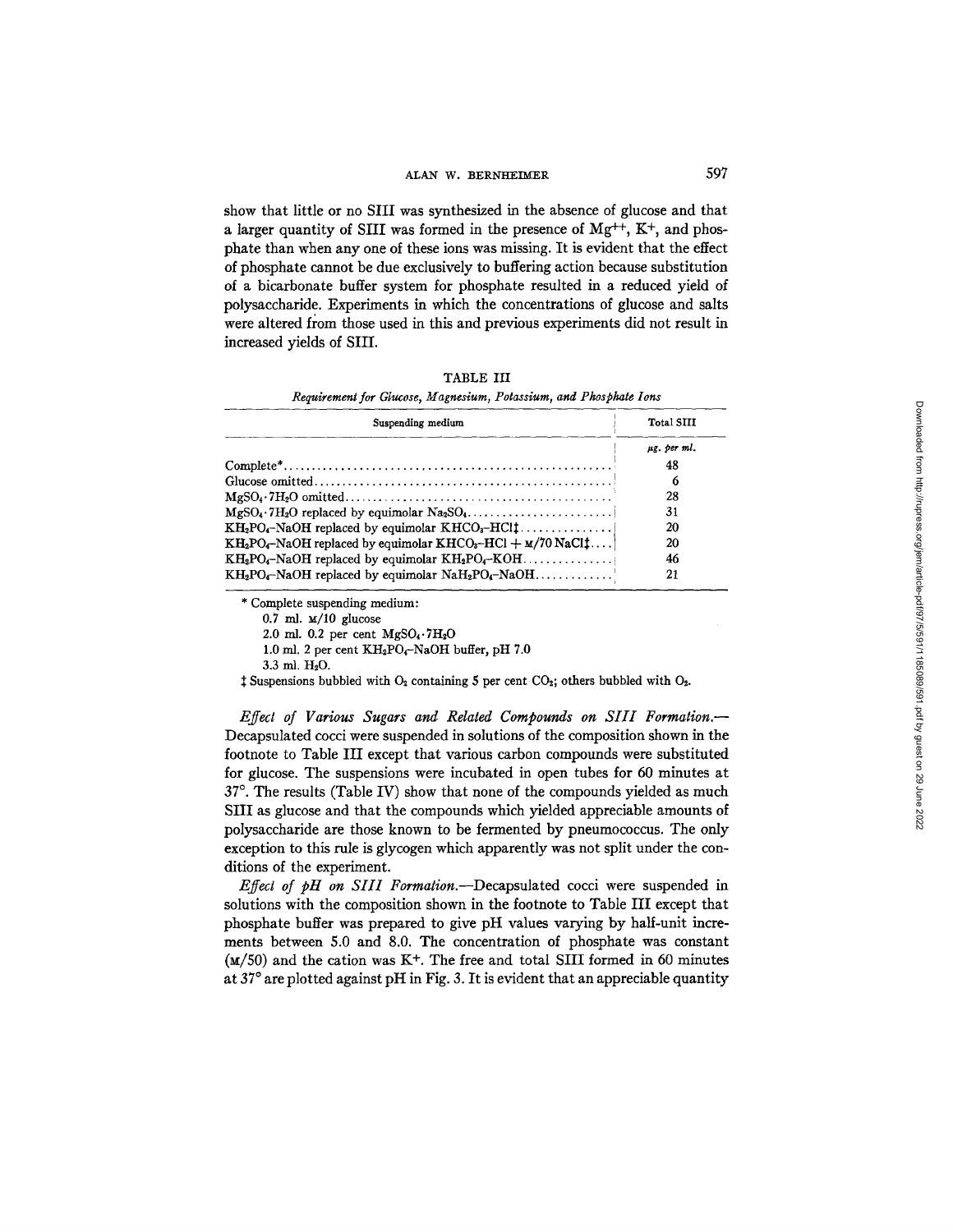of SIII was formed at all pH values used including the relatively unphysiological extremes of 5.0 and 8.0. However, SIII synthesis was greatest in the region of



FIG. 3. SIII synthesis as a function of pH. Upper curve, total SHI. Lower curve, free SIII. Both aerobic, 37°.

| TABLE IV                                                   |  |
|------------------------------------------------------------|--|
| SIII Synthesis in the Presence of Various Carbon Compounds |  |

| Substance                                                                                              | SIII-forming activity*<br>$\text{(glucose} = 100)$ |  |
|--------------------------------------------------------------------------------------------------------|----------------------------------------------------|--|
|                                                                                                        | 72                                                 |  |
|                                                                                                        | 50                                                 |  |
|                                                                                                        | 63                                                 |  |
|                                                                                                        | 38                                                 |  |
|                                                                                                        | 65                                                 |  |
|                                                                                                        | 0                                                  |  |
|                                                                                                        | 47                                                 |  |
|                                                                                                        | 11                                                 |  |
|                                                                                                        | 3                                                  |  |
|                                                                                                        | 19                                                 |  |
|                                                                                                        |                                                    |  |
|                                                                                                        |                                                    |  |
|                                                                                                        | o                                                  |  |
| Glycogen $(1.8 \text{ mg. per ml.}) \dots \dots \dots \dots \dots \dots \dots \dots \dots \dots \dots$ | 13                                                 |  |
| $\overline{a}$                                                                                         |                                                    |  |

(SIII formed in presence of C compound) minus (SIII formed in absence of C  $*$  100  $\times$  compound)

(SIII formed in presence of glucose) minus (SIII formed in absence of C compound)

pH 6.0 to 6.7. The curves of Fig. 3 also indicate that the tendency of polysaccharide to diffuse away from the organisms is a function of pH and is minimal in the region of pH 6.3.

*Effect of Enzyme Poisons on Sill Formation.--Decapsulated* cocci were suspended in solutions of the composition shown in the footnote to Table III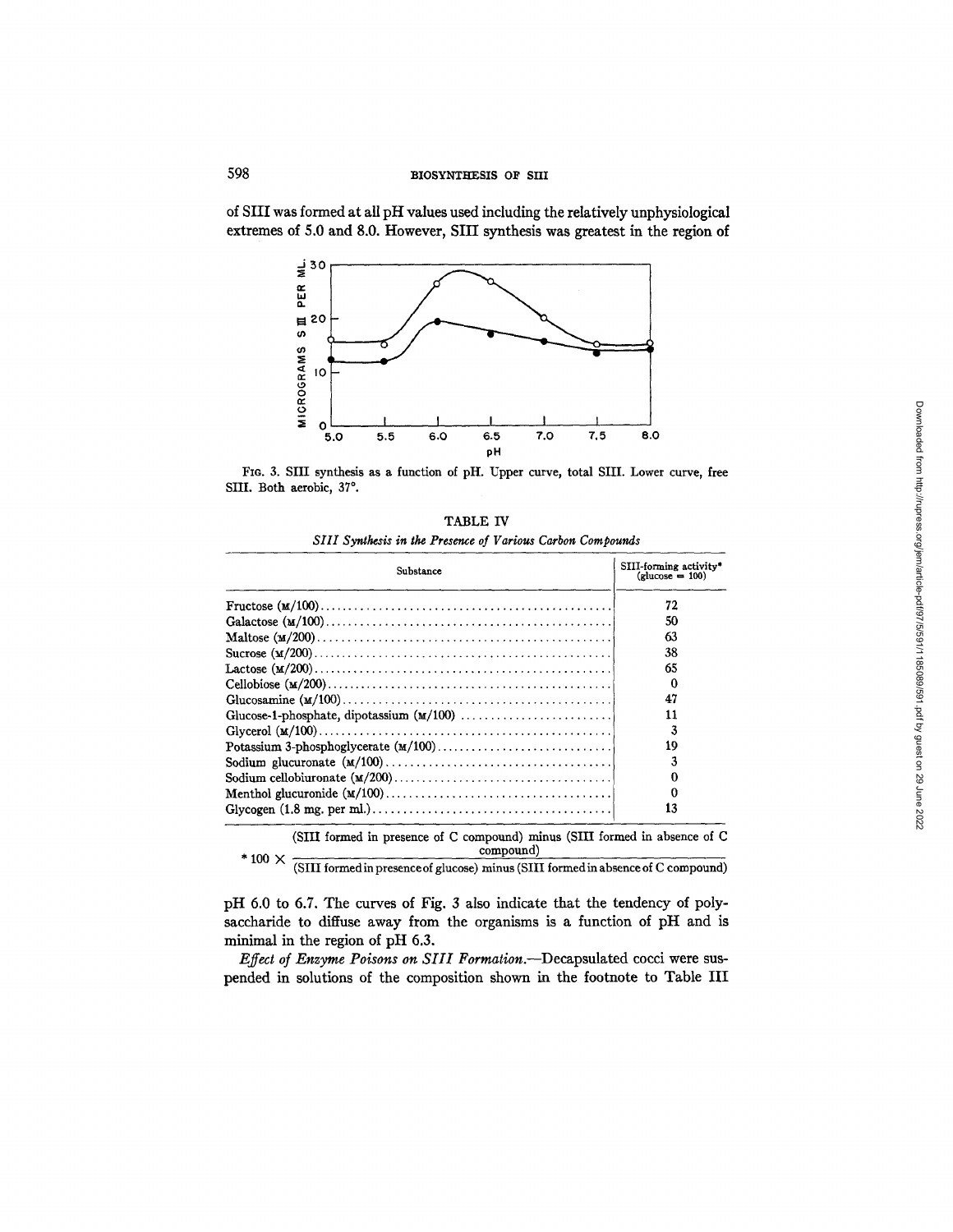except that they contained various enzyme poisons. In most instances, the effects of twofold differences in concentration of poison were measured. Mercuric chloride (2  $\times$  10<sup>-6</sup> M), iodoacetate (5  $\times$  10<sup>-4</sup> M), and dinitrophenol (5  $\times$  10<sup>-3</sup> M) reduced the quantity of SIII formed in 60 minutes by one-half. Cyanide and fluoride likewise caused 50 per cent inhibition when used in concentrations of  $5 \times 10^{-2}$  M and  $2 \times 10^{-2}$  M, respectively, while azide, arsenite, and malonate did not inhibit.

### **DISCUSSION**

The foregoing experiments show that it is possible to study the factors affecting synthesis of SIII under conditions far simpler than those prevailing in a growing culture. It may be noted that the absence of organic nitrogen from the medium in which the washed cocci are suspended precludes the occurrence of growth in the sense of increased mass of protoplasm. Under optimal conditions the washed decapsulated cocci synthesize in 60 minutes approximately half their weight of capsular polysaccharide when provided only with glucose, salts, and oxygen.

The findings show that four or five times as much SIII is synthesized when the suspension of cocci is oxygenated as compared with anaerobic conditions. It is possible that oxygen promotes the formation of carboxyl groups present in the glucuronic acid moiety of the polysaccharide, although this is only one of many mechanisms which can be postulated to explain the oxygen effect. It would be of interest to know whether formation of the specific polysaccharides of other pneumococcal types is similarly favored by oxygen. The observation has been made (12) that oxygen is required for the synthesis of cellulose by resting cells of *Acetobacter xylinum.* 

It is reasonable to suppose that glucose, or part of it, serves not only as a source of energy for synthesis but also as a structural precursor of polysaccharide. Hence when conditions are arranged, as by addition of an enzyme poison, to interfere with the utilization of glucose, and no SIH is formed, it is not clear whether the failure of synthesis is due to a deficiency in utilizable energy or to a deficiency in formation of a structural precursor. It is conceivable that clues to the nature of the intermediates involved in SIII synthesis could be obtained by providing the cells with a combination of two types of substrates—one, such as pyruvate or lactate whose oxidation to acetate might be expected to yield energy for synthesis, and another, such as cellobiose or glucuronic acid, which might serve as a precursor of SIII. Experiments of this kind were not fruitful although the possibilities tried were not exhaustive.

A considerable number of attempts were made to obtain synthesis of SIII in the absence of living cells. The general procedure used was to remove the capsules with SIII enzyme and to mix either a sonic extract, or an autolysate of the decapsulated cocci, with a solution containing salts, adenosinetriphos-